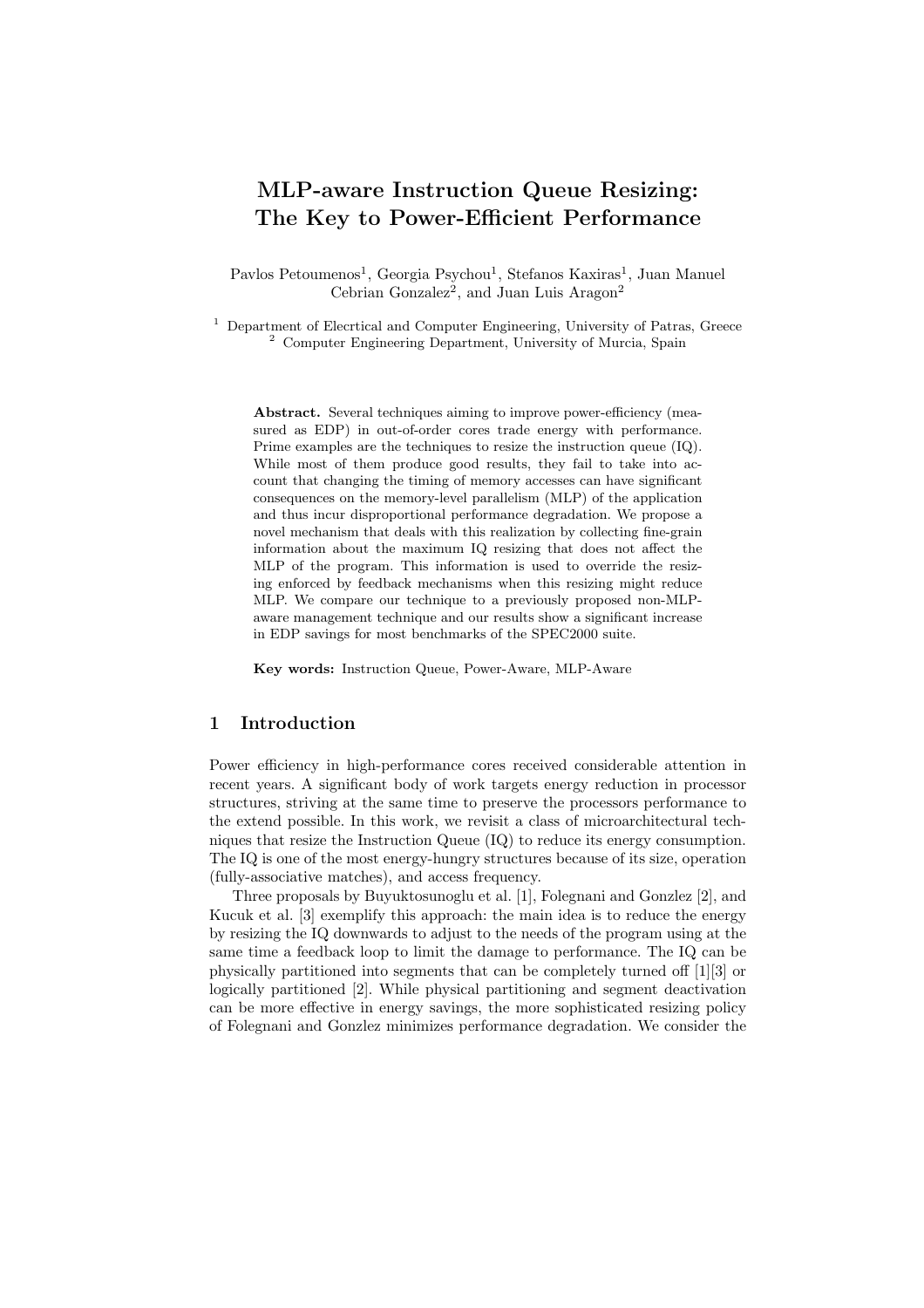combination of the physical partitioning of [1] and [3] and the ILP-contribution policy of [2] as the basis for our comparisons.

Studying these approaches in more detail we discovered that, in some cases, small changes in the IQ size bring about significant degradation in performance. New found understanding of the relation of the size of the instruction queue to performance, by the work of Chou et al. [7], Karkhanis and Smith [6], Eyerman and Ecckhout [4], Qureshi et al. [8], points to the main culprit for this: Memory-Level Parallelism (MLP) [5]. In the presence of misses and MLP the single most important factor that affects performance in relation to the IQ size is whether MLP is preserved or harmed.

While this new understanding seems, in retrospect, obvious and easy to integrate in previous proposals, in fact it requires a new approach in managing the IQ. Specifically, while prior feedback-loop proposals based their decisions on a coarse sampling period measured in thousands of cycles or instructions, an MLP-aware technique requires a much more fine-grain approach where decisions must be taken at instruction intervals whose size is comparable to the size of the IQ. The reason for this is that MLP itself exists if misses appear within the instruction window of the processor and must be handled at that resolution. More accurately, MLP exists if the distance between misses is less than the size of the reorder buffer [6]. In our case, we use a combined IQ and ROB in the form of a Register Update Unit [9], thus the ROB size defaults to the size of the IQ. In the rest of the paper we discuss MLP with respect to the size of the IQ.

Contributions of this paper:

- We expose MLP (when it exists) as the main factor that affects performance in IQ resizing techniques.
- We propose a methodology to integrate MLP-awareness in IQ resizing techniques by measuring and predicting MLP in fine-grain segments of the dynamic instruction stream.
- We propose an example practical implementation of this approach and show that it consistently outperforms in total EDP (for the whole processor) an optimized non-MLP-aware technique (a physically partitioned  $IQ + ILP$ contribution feedback [2]) as well as improving EDP across the board compared to base case of an unmanaged IQ.

Structure of this paper. Section 2 presents related work, while Section 3 motivates the need for IQ resizing using MLP. In Section 4 we present our proposal for MLP-awareness in the IQ resizing and in Section 5 we delve into some details. Section 6 offers our evaluation and Section 7 concludes the paper.

## 2 Related Work

IQ Resizing Techniques. The instruction window (including possibly a separate reorder buffer, an instruction queue and the load/store queue) has been prime target for energy optimizations. The reason is twofold: first they are greedy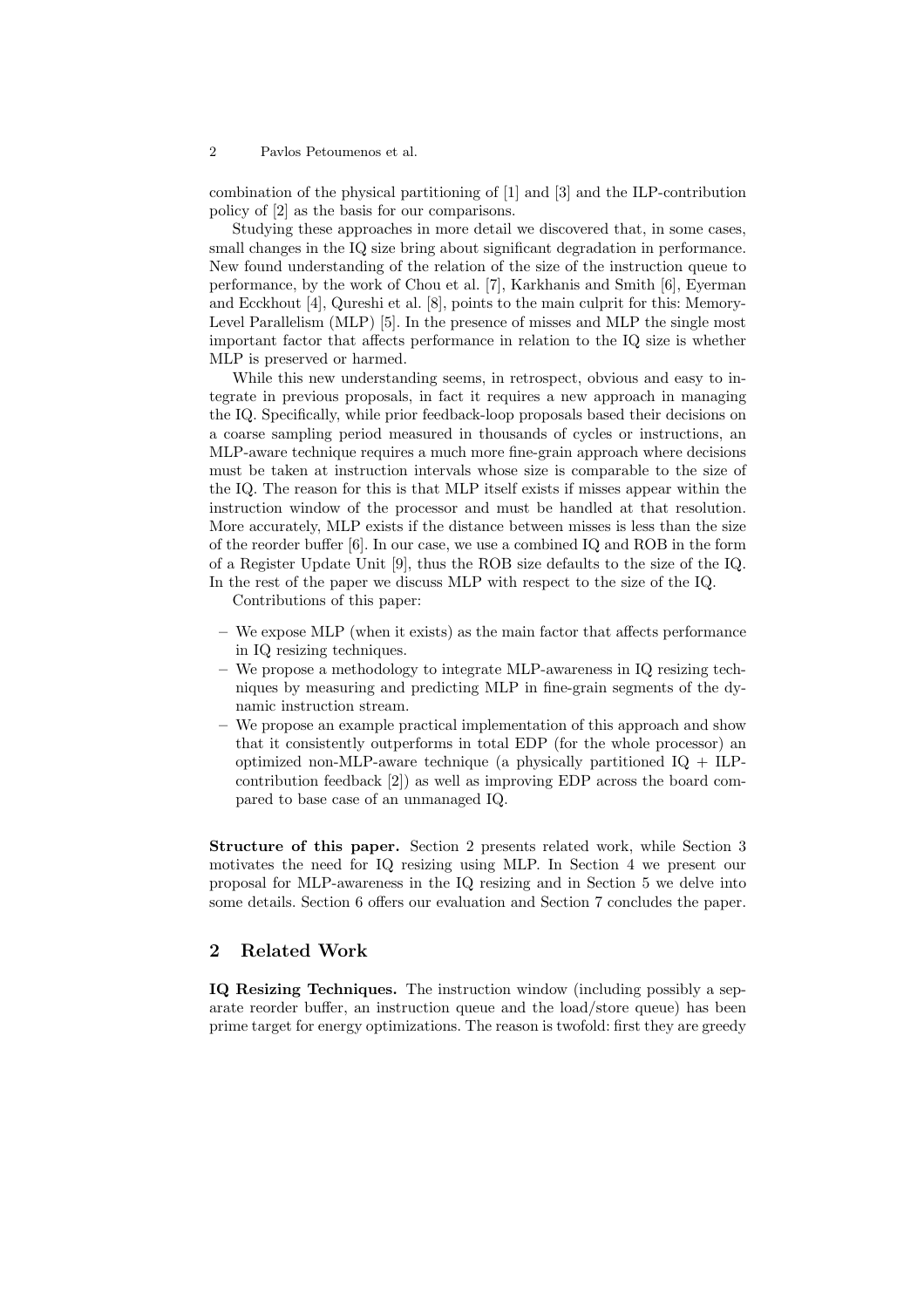consumers of the processor power budget; second, typically these structures are sized to support peak execution in a wide out-of-order processor. Although there are many proposals for IQ resizing, we list here the three main proposals that are relevant to our work.

The proposals by Buyuktosunoglu et al [1] and Kucuk et al [3], resize the IQ by physically partitioning it in segments and disabling and enabling each seg $ment<sup>1</sup>$  as needed. Both techniques use a feedback loop to control the size of the IQ. The Buyuktosunoglu et al. technique [1] is based on the number of active entries (i.e., ready-to-issue entries) per segment to decide whether or not a segment deserves to remain active, while Kucuk et al. [3] argue that the occupancy of the IQ (in valid instructions) rather than active entries is a better indication of its required size. In both techniques the IPC is measured periodically; a sudden drop in IPC signals the need for IQ upsizing. However in both approaches there is no other mechanism to revert back to the full IQ size.

The Folegnani and Gonzlez approach [2] is distinguished by being a logical resizing of the IQ (limiting the range of the entries that can be allocated) not a physical partitioning as the other two. In addition, the feedback mechanism is based on how much the youngest instructions in the IQ contribute to the actual ILP. If they do not contribute much, this means that the size of the IQ can be reduced further. However, there is no way to adapt the IQ to larger sizes except periodically revering back to full size. Nevertheless, the Folegnani and Gonzlez resizing policy is very good at adjusting the IQ size so as to not harm the ILP in the program.

Modeling of MLP. Karkhanis and Smith presented a first-order model of a superscalar core [6] that deepened our understanding of MLP. This work exposed the importance of MLP in shaping the performance of out-of-order execution. Karkhanis and Smith show that in absence of any upsetting events such as branch mispredictions and L2 misses the number of instructions that will issue (on average) is a property of the program and is expressed by the so-called IW characteristic of the program.

The presence, however, of upsetting events, such as L2 misses, decreases the IPC from the ideal point of the IW characteristic depending on the apparent cost of the L2 miss. This is because, a L2 miss drains the pipeline, and eventually stalls it when the instruction that misses blocks the retirement of other instructions [6]. MLP, in this case, spreads the cost of accessing main memory over all the instructions that miss in parallel, making their apparent cost appear much less.

Existing IQ resizing mechanisms focus mainly on the variations of the ILP (effectively moving along the IW characteristic) ignoring what happens during misses. Our work, focuses instead on the latter.

MLP-Aware Techniques. Qureshi et al. exploited MLP to optimize cache replacement [8]. MLP in their case is associated with data and the MLP prediction is done in the cache. Data that do not exhibit MLP are given preference

 $1$  Sequentially from the end of the IQ in [1] or independently of position in [3].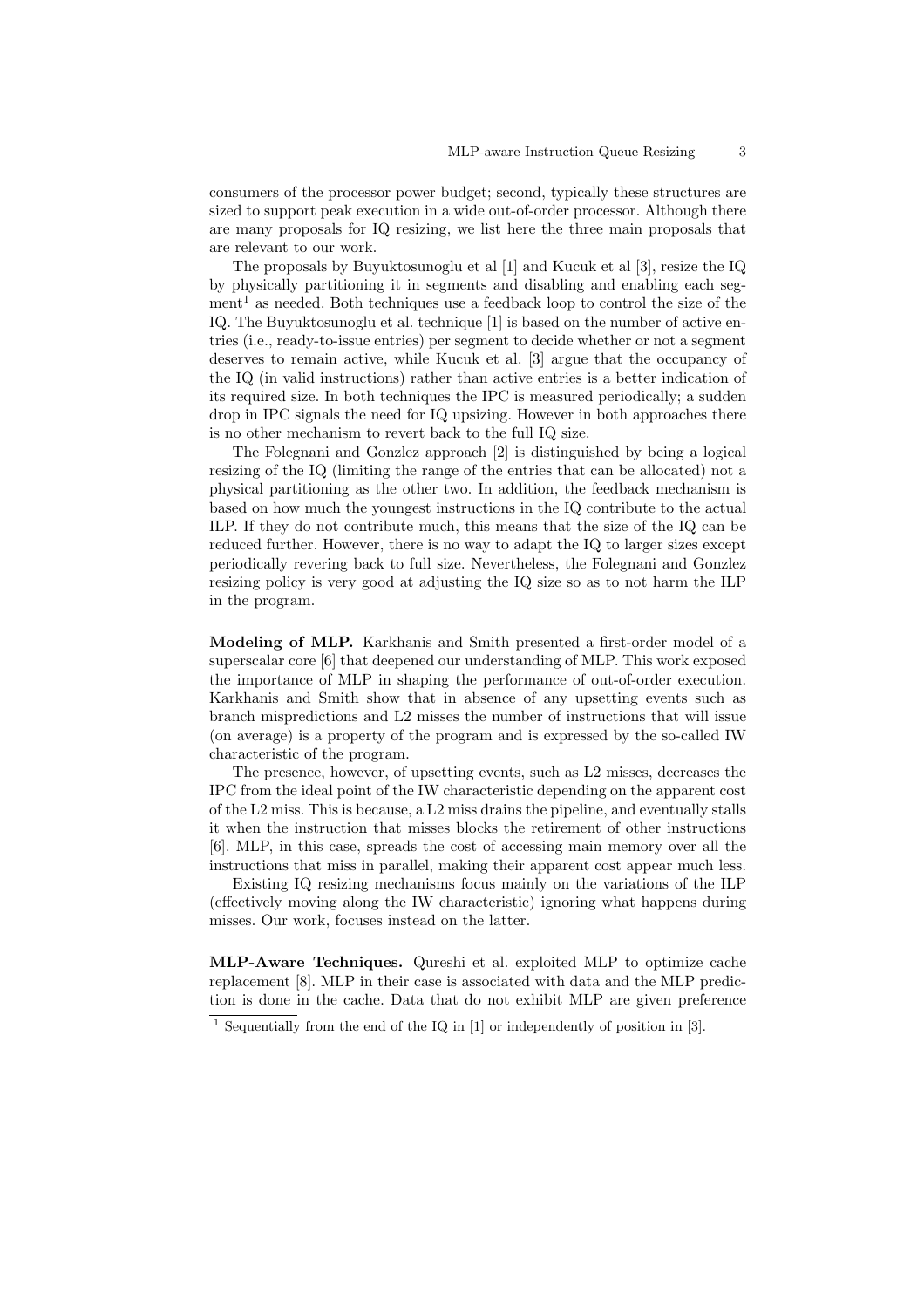

Fig. 1. Comparison of the distribution of distances between parallel L2 misses and performance degradation due to IQ resizing for gcc and art

in staying in the cache over data that exhibit MLP. Eyerman and Ecckhout exploit MLP to optimize fetch policies for Simultaneous Multi-Threaded (SMT) processors [4]. In their case, MLP is associated with instructions that miss in the cache. Our MLP prediction mechanism is similar to the one proposed by Eyerman and Ecckhout, but since we use it to manage the IQ rather than the fetch stage, we associate MLP information with larger segments of code.

# 3 MLP and IQ Resizing

In this section, we motivate the basic premise of this paper, i.e., that IQ resizing techniques must be aware of the MLP in the program to avoid excessive performance degradation. Figure 1 shows the distribution of the distances between parallel misses in two SPEC2000 programs: art and gcc. We assume here an IQ of 128 entries. The distance is measured in the number of intervening instructions between instructions that miss in parallel. Figure 1 also plots for each distance the increase in execution time if the IQ size is decreased below that distance.

Each time we resize the IQ, we eliminate the MLP with distance greater than the size of the IQ. In art, MLP is distributed over a range of distances, so its execution time is proportionally affected with the decrease of the IQ because we immediately eliminate some MLP. The more MLP is eliminated the harder performance is hit. In contrast, most MLP in gcc is clustered around distance 32. Below this point, we exeperience a dramatic increase in execution time (100%). For the intermediate IQ sizes, (between the maximum size and 32), execution time increases slowly due to loss of ILP. These examples demonstrate how sensitive performance is with respect to MLP and indicate that an efficient IQ management scheme must focus primarily on MLP rather than ILP.

Another important characteristic of MLP that necessitates a fine-grain approach to IQ management is that the distance among parallel misses changes very frequently. Figure 2 shows a window of 20K instructions from the execution of twolf. At each point the maximum observed distance among parallel misses is shown. Ideally, at each point in time, the IQ size should fit all such distances while at the same time be as small as possible. A blanket IQ size for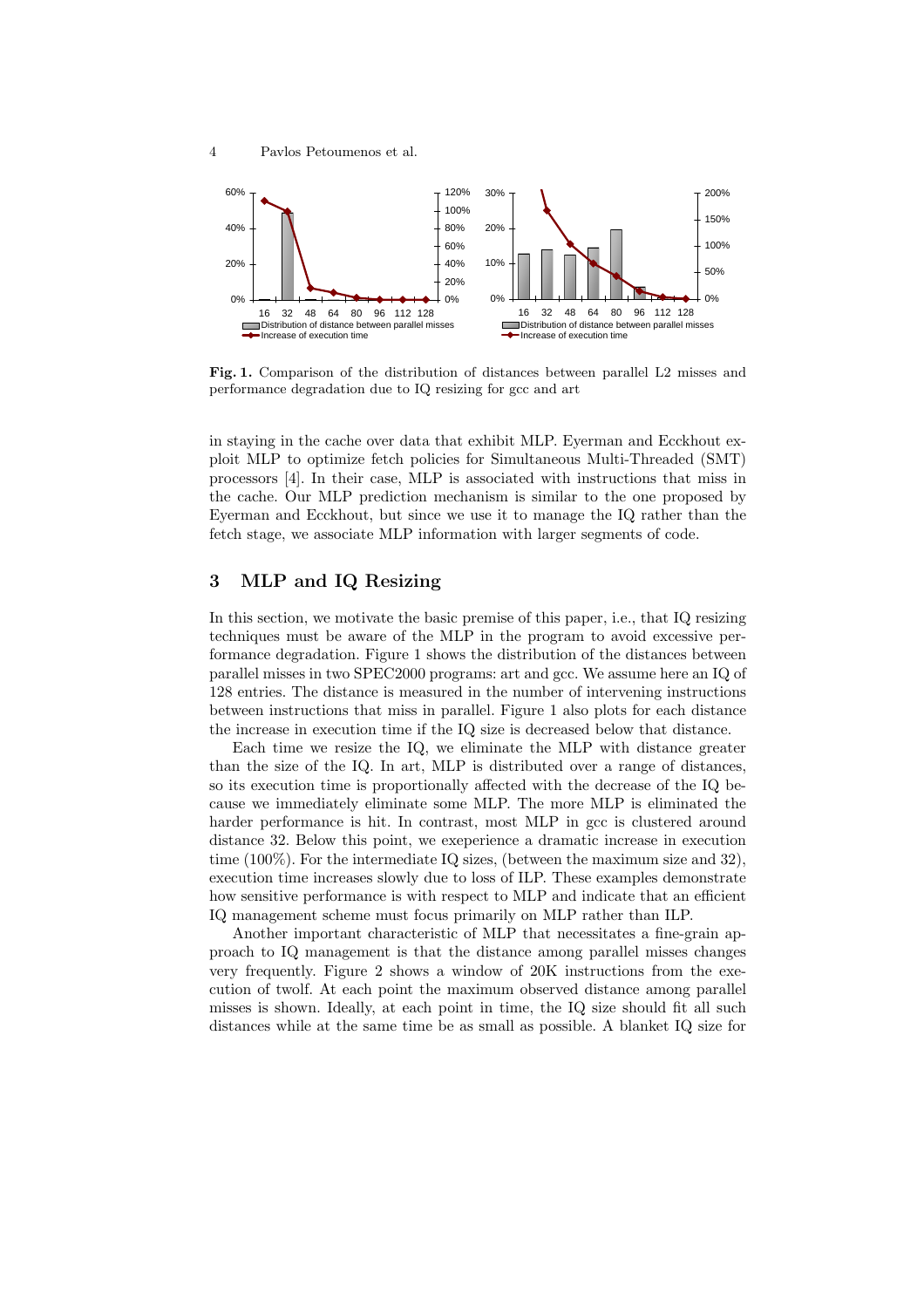

Fig. 2. Maximum Distances between parallel misses of twolf

the whole window, based on some estimation of the average distance between parallel misses, is simply not good enough since it would eliminate all MLP of distance larger than the average.

# 4 Managing the IQ with MLP

Our approach is to quantify MLP opportunities and relate this information back to the instruction stream via a prediction structure. Upon seeing the same instructions again, MLP information stored in the predictor guides our decisions for IQ resizing.

# 4.1 Quantifying MLP: MLP-distance

Our first concern is to quantify MLP opportunities in a way that is useful to IQ resizing. Two memory instructions are able to overlap their L2 misses, if there are no dependencies between them and the number of instructions dispatched between them is less than the size of the IQ. This number of instructions, called MLP-distance in [4], is also the basic metric for our management scheme.

A straightforward way to measure the MLP-distance among instructions is to check the LSQ every time a miss is serviced and find the youngest instruction which is still waiting for its data from the L2. This technique does not fit in our case, since it can only identify overlapping misses for the current size of the IQ. To overcome this problem we need to check for misses that could potentially overlap over a number of instructions, as many as the maximum number of instructions that can fit in the unmanaged (full) IQ. Always keeping information for as many instructions as the maximum IQ size, partially defeats the purpose of resizing the IQ. Thus, instead of keeping information for each individual instruction, we keep aggregate information for instruction segments, groups of sequentially dispatched instructions (these instruction segments coincide with the segments that make up a physically partitioned IQ).

This MLP information is kept in a small cyclic buffer –which we call MLP distance buffer or MDB– with as many entries as the maximum number of IQ segments (Figure 3). MDB is not affected by IQ resizing. A new entry is allocated for each segment, but in contrast to the real IQ entries, MDB entries are evicted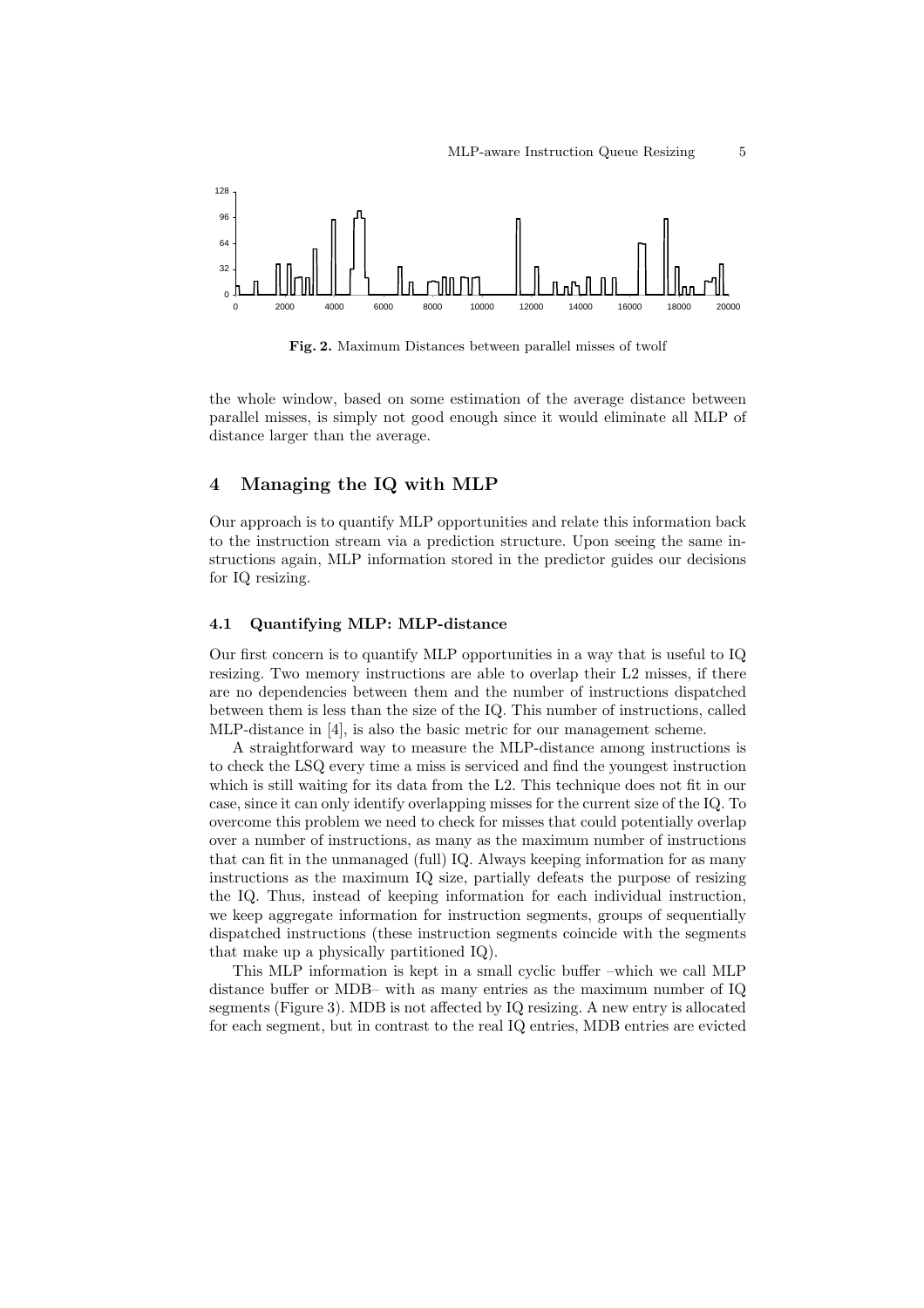

Fig. 3. MLP Distance Buffer (MDB): A circular queue keeps aggregate information corresponding to IQ segments

only when it fills. This means that MDB retires a segment only when newly dispatched instructions are farther away than the size of the non-managed IQ, and thus could not possibly execute in parallel with the retiring segment. Our approach to measure MLP distance, is similar to [4] but based on segments for increased power efficiency.

Each time an instruction causes an L2 miss, the corresponding MDB segment is marked as also having caused a miss. Upon eviction of an entry, the MDB is searched for the other entries which have caused L2 misses. If there are such entries, this means that there could be possible MLP among them. We update each entrys MLP-distance field with the distance –measured in segments– from the youngest entry with a miss, if this distance is longer than the previously recorded value. MDB is infrequently accessed and it is only processed whenever segments which caused L2 misses are retired.

The MLP-distance is not an entirely accurate estimation of actual MLP. To reside at the same time in the IQ is not the only requirement for two instructions to overlap their misses i.e. possible dependencies between the instructions may cause their misses to be isolated. In any case, the actual MLP-distance will be less than or equal to the value produced by our approach. This in turn means we might miss some opportunities for downward IQ resizing but we will not incur performance degradation due to loss of MLP. Our experiments showed that for most benchmarks falsely assuming parallel misses causes few overestimations of the MLP-distance. Considering the simplicity of our mechanism, these results indicate a satisfactory level of performance.

Measuring the MLP-distance allows us to control the IQ size for the relevant part of the code so as to not hurt MLP. We need, however, to relate this information back to the instruction stream so the next time we see the same part of the code we can react and correctly set the size of the IQ.

### 4.2 Associating MLP-Distance with Code

For the purpose of managing the IQ in a MLP-aware fashion, we dynamically divide program execution into fragments and associate MLP-distance information with these fragments. Execution fragments should be comparable in size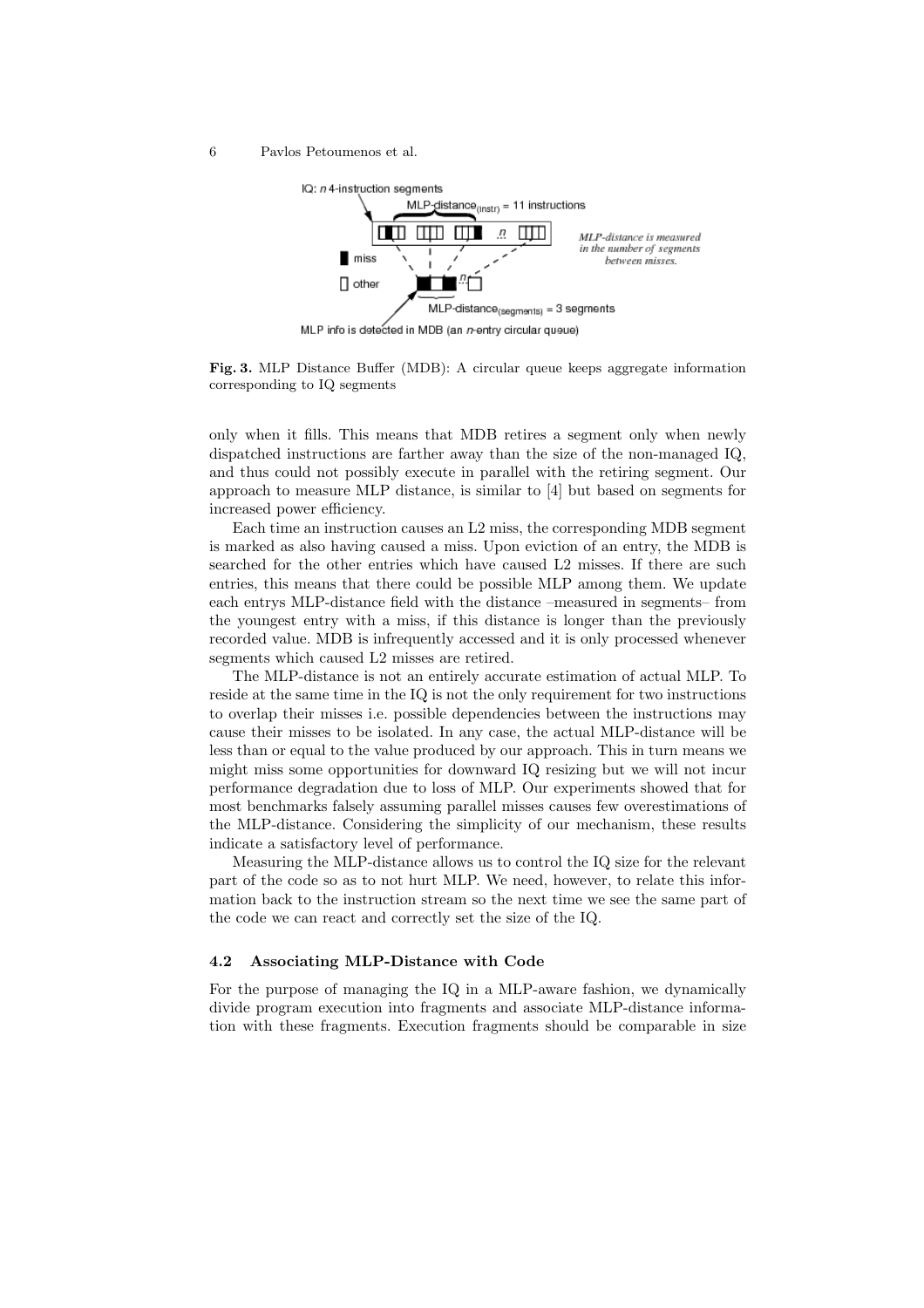to the size of the IQ. Much shorter fragments would be sub-optimal since the information they carry will be used to manage the whole IQ, which contains multiple such fragments. This could lead to very frequent and –many times– conflicting resizing decitions. Longer fragments, such as program phases, also fail to provide us with the fine-grain information we need to quickly react to fast-changing MLP-distances in the instruction stream.

To achieve the desired balance in the size of the fragments we use the notion of superpaths. A superpath is nothing more than an aggregation of sequentially executed basic blocks and loosely corresponds to a trace (in a trace cache) [13] or a hotspot [12]. The MLP-distance of a superpath is assigned by the MDB: when all of the MDB entries belonging to a superpath are retired, the longest MLP-distance stored in these entries is selected to update the MLP-distance of the superpath. Note that the instructions which establish this MLP-distance do not have to belong to the same superpath. In other words, an MLP-distance can straddle two or more superpaths, in which case it might affect all of them (if it is the maximum observed MLP-distance in each of them).

The next time the same superpath is observed in dispatch, its stored information is retrieved to manage the IQ. A more detailed discussion about superpaths and how we actually implemented the aforementioned mechanisms can be found in Section 5.

### 4.3 Resizing Policy

When we start tracking a superpath in dispatch, we check whether we have stored information about its behavior, including its MLP-distance information. If there is such information then we have an indication about the minimum IQ size which will not affect the MLP of this superpath. In many cases, however, there is no MLP-distance information available or the MLP-distance does not restrict IQ downsizing. The question is how much can we downsize the IQ is such cases? As explained in Section 3, an efficient IQ resizing scheme has to find the IQ size that minimizes energy consumption without hurting performance. This means that besides not hurting MLP we must also protect ILP.

This gap can be filled by any of the existing IQ resizing techniques. For example, the ILP-feedback approach of [2] can provide a target IQ size that does not hurt ILP while the MLP-aware approach judges whether this size hurts MLP and if so it overrides the decision. For the rest of this paper the ILP-feedback information will be provided by the decision making mechanism in Folegnani and Gonzlez [2]. This mechanism examines the participation of the youngest segment of the IQ to the IPC within a specific number of cycles. If the contribution of the youngest part is not important, namely the number of instructions that issue from this segment is below a threshold, the IQ size is decreased. In our case, we deactivate the youngest segment when it empties.

The main idea in the Folegnani and Gonzlez work is that if a segment contributes very little to the ILP, deactivating it would not harm performance. However, this holds only for ILP –not for MLP. In other words, even if the contribution of a segment in issued instructions is very small it can still have a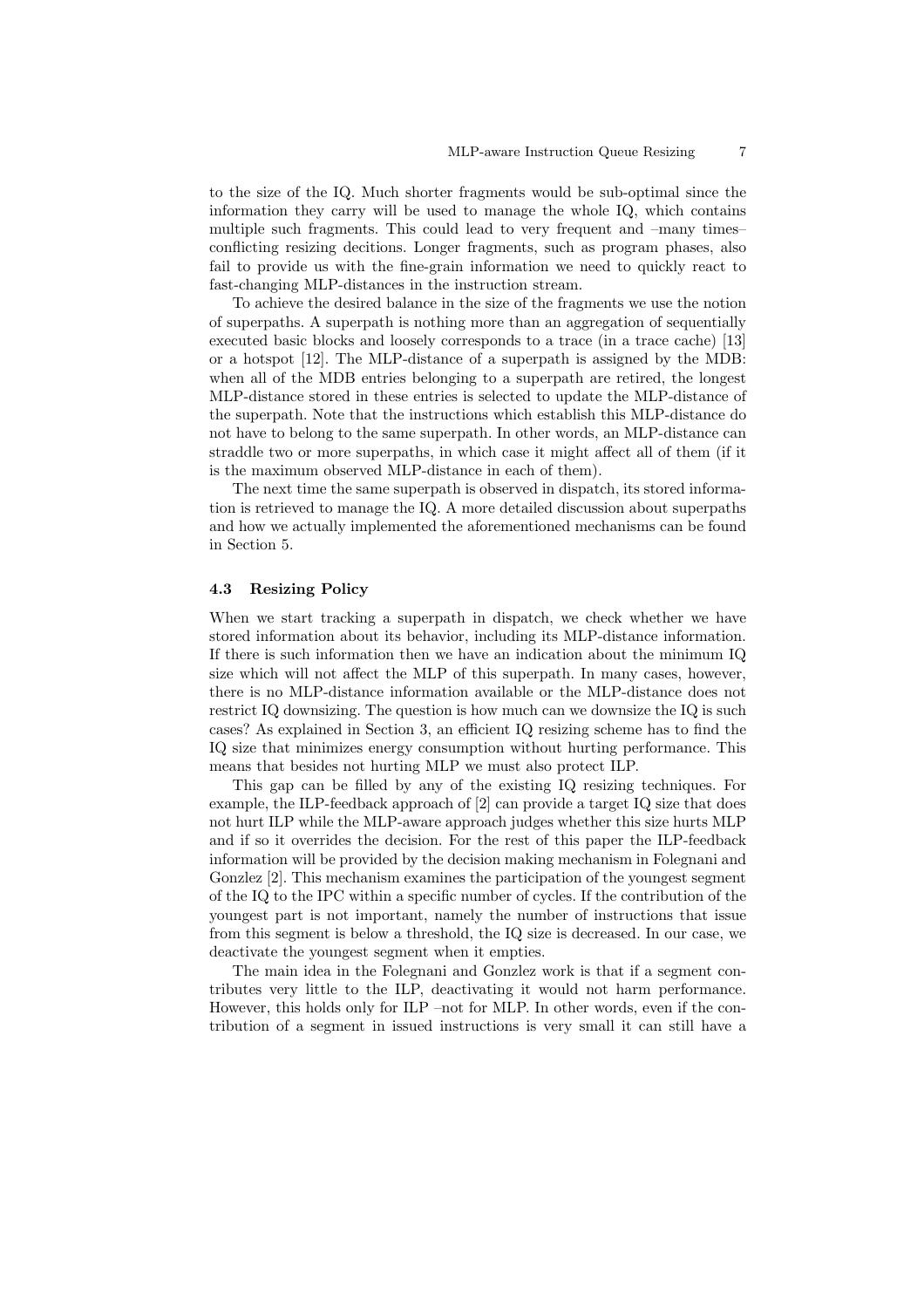significant impact on performance, which occurs if any of its issued instructions is involved in MLP. It is exactly in this situation where MLP-awareness makes all the difference. Further, in the Folegnani and Gonzlez work, once the IQ is downsized, there is no way to detect whether the situation changes –all we can see is the contribution to ILP of the active portion of the IQ. Thus, periodically, the IQ is brought back to its full size, and the downsizing process starts again. In our case, the existence of MLP automatically upsizes the IQ to a size that does not harm MLP.

## 5 Practical Implementation

## 5.1 IQ Segmentation

To allow dynamic variation of the IQ size, we divide the IQ in a number of independent parts referred as segments. For example, we use an 128-entry IQ partitioned into eight, sixteen-entry segments. Bitline segmentation is used to implement the resizing of the structure [10]. The structure of the IQ follows the one in [2]. The IQ is a circular FIFO queue, with every new instruction inserted at the tail; retiring instructions are removed from the head. The difference in our case, is that individual segments can be deactivated. A segment is deactivated if instructions from the youngest segment contribute less than threshold instructions in a quantum of time (1000 cycles) and a segment is reactivated every 5 quanta. This inevitably leads to constraints that have to be met during the resizing process, similarly to those faced by Ponomarev et al. [11]: downsizing of the IQ is only permitted if there are no instructions left to commit in the segment being removed and upsizing is constrained to activate segments that come after all the instructions currently residing in the IQ.

### 5.2 Superpaths

Our basic IQ management unit, the superpath, is characterized by its size and its first instruction. Sequential basic blocks are organized into superpaths at the dispatch stage and they contain at least as many instructions as the IQ size. Superpath creation ends when we encounter a basic block which is at the head of a previously created superpath, in order to reduce both the number and the overlap of superpaths. For each newly created superpath we allocate an entry in a small hardware cache which keeps information about the superpath, as well as, information about its MLP-distance. After performing an exploration of the design space, we chose a 4-way, 16-set configuration (indexed by the lower-order bits of the start address of the superpath). We store 28 bits per superpath entry: 20 bits of the starting address (lowest-order bits above the indexing bits), the MLP-distance prediction (4 bits, quantized in multiples of 16) and its confidence counter (3 bits) and a valid bit. For our 4x16 cache, our storage requirements add up to 1792 bits. According to CACTI [14] this structure contributes 9.5 mW to the total power consumption of the processor, which is a reasonable power overhead compared to the power consumption of the IQ (8.9W for the configuration described in Section 6).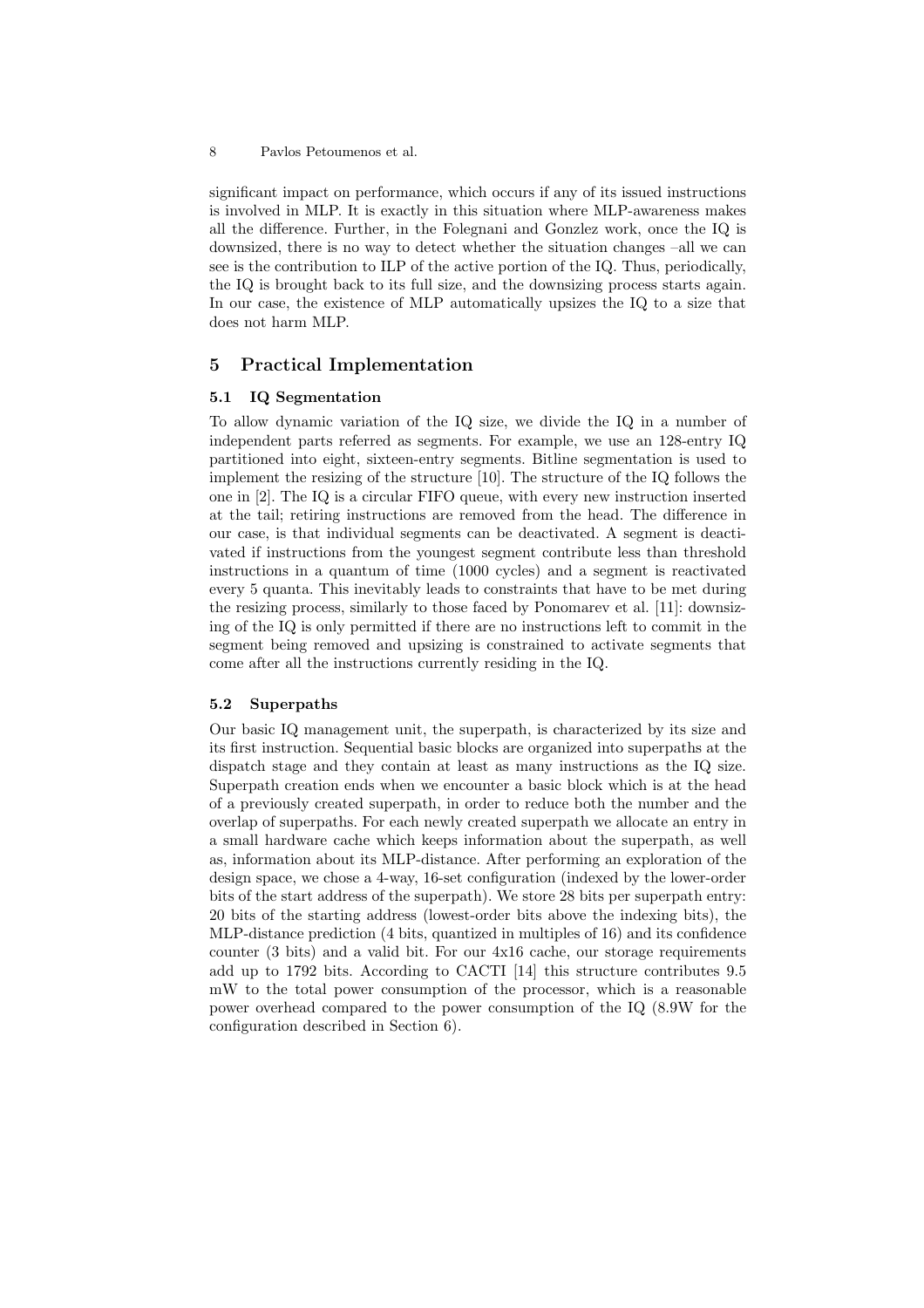| Parameter                                         | Configuration                                              |
|---------------------------------------------------|------------------------------------------------------------|
| Fetch/Issue/Commit width 4 instructions per cycle |                                                            |
| <b>BTB</b>                                        | 1024 entries, 4-way set-associative                        |
| <b>Branch Predictor</b>                           | Combining, bimodal $+2$ Level, 2 cycle penalty             |
| Instruction Queue                                 | 128 entries                                                |
| $\alpha$ (combined with ROB)                      |                                                            |
| Load/Store Queue                                  | 64 entries                                                 |
| $L1$ I-cache                                      | 16 KB, 4-way, 64 bytes block size                          |
| $L1$ D-cache                                      | 8 KB, 4-way, 32 bytes block size                           |
| Unified L2 cache                                  | $256$ KB/512 KB/1MB/2MB, 8-way, 64 bytes block size        |
| <b>TLB</b>                                        | 4096 entry (I), 4096 entry (D)                             |
| Memory                                            | 8 bytes wide, 120 cycles latency                           |
| Functional Units                                  | 4 int ALUs, 2 int multipliers, 4 fp ALUs, 2 fp multipliers |

Table 1. Configuration of simulated system

#### 5.3 Results Overview

### 5.4 MLP-distance Prediction

When all instructions of superpath commit, the stored superpath information is updated with the MLP-distance information of this particular execution. Different executions of a superpath are generally not identical in terms of MLP, so what we want to associate with the superpath is a dominant value for its MLP-distance. To manage this, in addition to keeping an MLP-distance prediction for each superpath entry, we employ a 3-bit saturating confidence counter which indicates our confidence that the stored MLP-distance is also the dominant value. The confidence counter is incremented for each MLP-distance update which agrees with the current prediction and decremented for each update which disagrees. When it reaches zero we replace it.

# 6 Evaluation

#### 6.1 Experimental Setup

For our experiments we use a detailed cycle accurate simulator that supports a dynamic superscalar processor model and WATTCH power models [15]. The configuration of the simulated processor is described in Table 1.

We use a subset of the SPEC2000 benchmark suite, containing benchmarks with more than one long-latency load per 1K instructions for the smallest cache size we utilize. Benchmarks with even less misses present no interest for our work, since without misses our mechanism falls back to the baseline ILP-feedback technique. All benchmarks are run with their reference input. We simulate 300M instructions after skipping 1B instructions for all benchmarks except for vpr, twolf, mcf where we skip 2B instructions and ammp where we skip 3B instructions.

The experiments were performed for four different cache sizes. Three metrics are used in our evaluation: total processor energy, execution time and the energy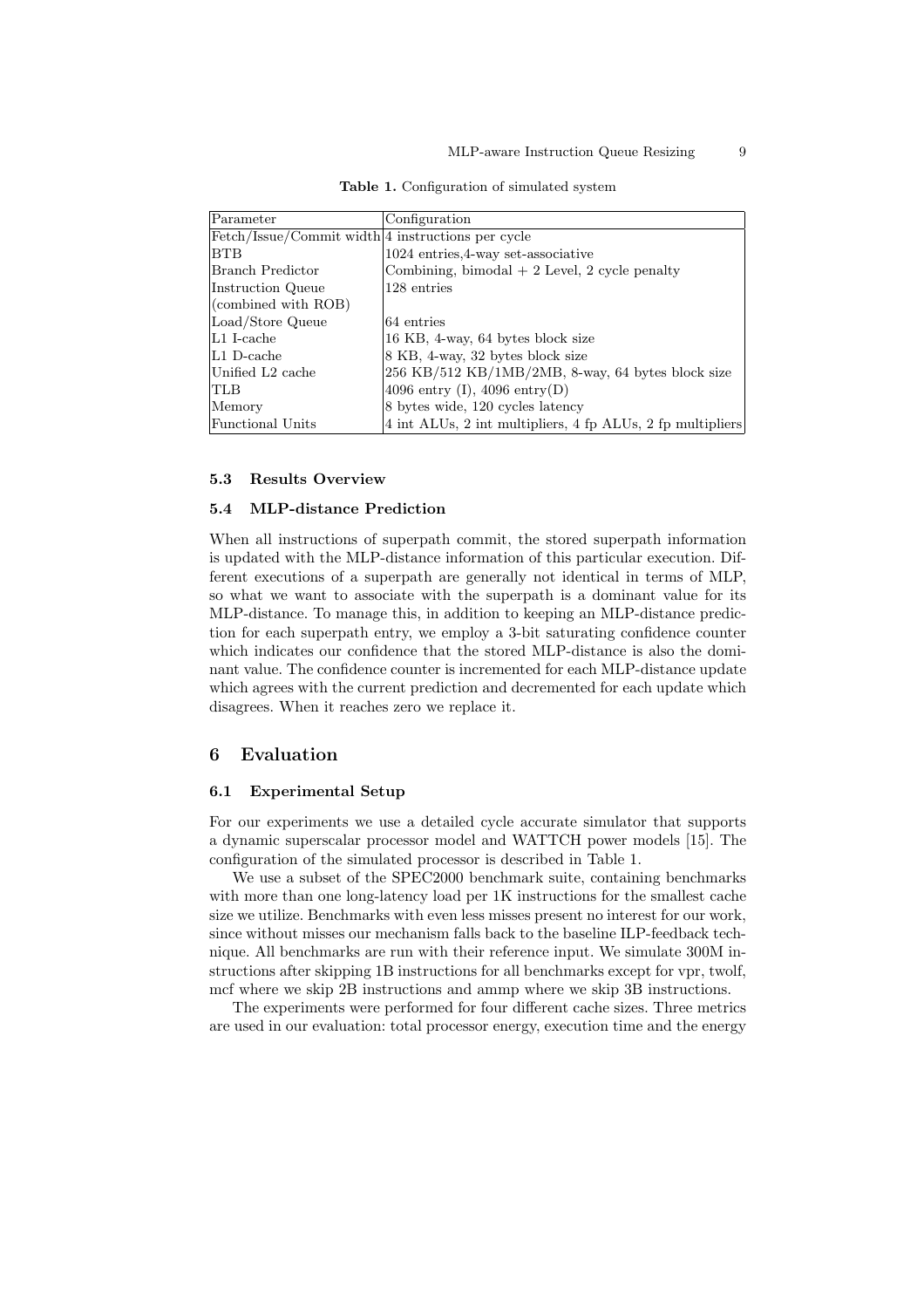



Fig. 4. Average (geometric mean) Normalized EDP (left) and Performance Degradation (right) for ILP-feedback and ILP-feedback with MLP-awareness

x delay product.We first present the effects of MLP-awareness on the baseline ILP-oriented mechanism and then a direct comparison of the two mechanisms, the ILP-aware and the combination of the ILP-feedback and ILP/MLP techniques. All results (except otherwise noted) are normalized to the base case of an unmanaged IQ.

#### 6.2 Effects of MLP-awareness

Figure 4 depicts the EDP geometric mean of all benchmarks for two different thresholds: an aggressive threshold of 768 instructions and a conservative threshold of 256 instructions. Note how difficult it is to improve the geometric mean of the whole-processor EDP with IQ resizing. This depends a great deal on the portion of the total power budget taken up by the IQ. In our case, this is a rather conservative 13.7%, so in the ideal case significant energy savings and no performance degradation– we expect to approach this percentage in EDP savings. Indeed, this is what we achieve with our proposal.

As shown in the graph, the ILP-feedback technique works marginally with a conservative threshold while its combination with the MLP-aware mechanism improves the situation only slightly. However, with much more aggressive resizing, the ILP-feedback technique seriously harms performance and despite the larger energy savings, yields a worse EDP across all cache configurations. In this case, the incorporation of the MLP-aware mechanism can readily improve the results and turn loss into significant benefit, approaching 10% EDP improvement.

As long as the ILP-feedback technique does not hurt the MLP, it yields benefits. When that changes, the performance loss is unacceptable. This hazard is avoided when the MLP mechanism is used because it works as a safety net. With the help of the MLP mechanism, resizing can be pushed to the limit.

## 6.3 Direct Comparison of ILP- and ILP/MLP-aware techniques

In this section, we compare the behavior of the two approaches, each evaluated for a configuration which minimizes its average EDP. An additional considera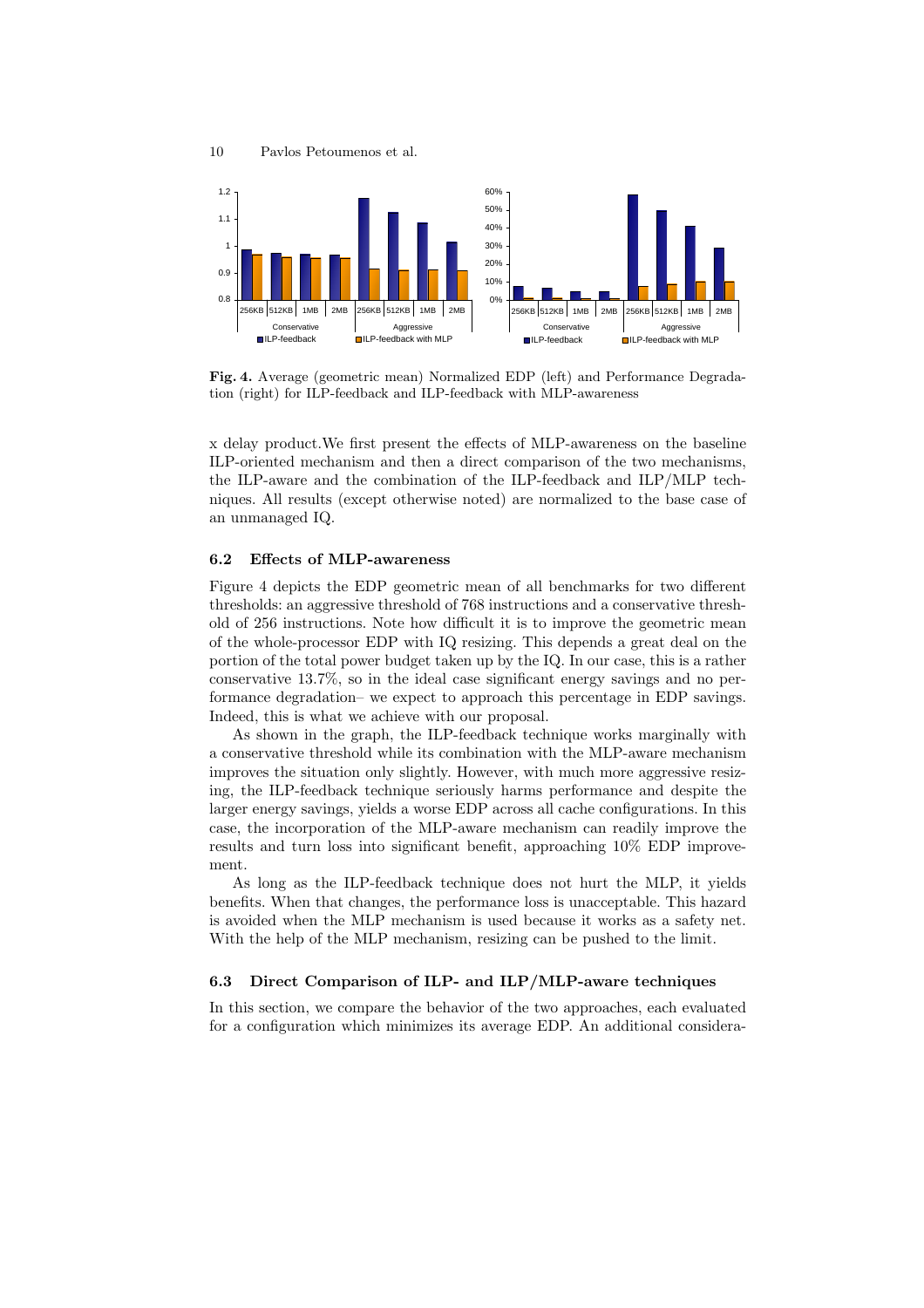tion was to find configurations that do not harm EDP over the base case for any benchmark. This, however, is not possible for the ILP-feedback technique, lest we are content with marginal EDP improvements. Thus, for the ILP-feedback technique we remove this restriction and we simply select the threshold that minimizes average EDP, which is 256-instructions. The ILP-feedback with the MLP mechanism can be pushed much harder as it is evident from Figure 4 with the 768-instruction threshold. However, EDP worsens over the base case for two programs (applu and art), even though the average EDP is minimized. The threshold that gives the second best average EDP giving up less than 2% over the previous best case for the combined ILP/MLP mechanism is the 512-instruction threshold which satisfies our requirement for EDP improvement across all benchmarks.

Figure 5 illustrates the normalized EDP, execution time increase and energy savings for the best thresholds for each mechanism. The end result is that the very aggressive resizing of the ILP/MLP technique harms performance comparably to the conservative ILP-feedback technique but at the same time manages to reduce the IQ size more and produce significantly higher energy savings. This results in an EDP for the ILP/MLP technique that is consistently better than the EDP of the ILP-feedback technique, almost doubling the benefit on average(6.1- 7.2% compared to 1.4-3.4% of the ILP-feedback technique). The benefit of the ILP/MLP technique diminishes slightly (relatively to the ILP-feedback technique) with cache size, since with fewer misses we have less opportunities for MLP. Finally, note that the performance degradation of the ILP/MLP technique is kept at reasonable levels while, even for the conservative ILP-feedback, it can vary considerably more (e.g., mcf execution time increases 67%-69%).

## 7 Conclusions

In this paper, we revisit techniques for resizing the instruction queue aiming to improve the power-efficiency of high-performance out-of-order cores. Prior approaches resized the IQ paying attention primarily to ILP. In many cases this results in considerable loss of performance while the energy gains from the IQ are bounded with respect to the energy of the whole processor. The result is that EDP improves in some cases but worsens in others making such techniques inconsistent.

The culprit for this is MLP Memory-Level Parallelism. Resizing the IQ can reduce the amount of MLP in programs with serious consequences on performance. With this realization, we set out to provide a technique that can be applied on top of previous IQ resizing techniques. Our technique, detects possible MLP at runtime and uses prediction to guide IQ resizing decisions. Because we need to manage the whole IQ, our basic unit of management is a sequence of basic blocks, called superpath, comparable in the number of instructions to the maximum IQ size. MLP information is associated with superpaths and is used to override resizing decisions that might harm the MLP of the superpath. In absence of misses and MLP, resizing of the IQ is performed using already existing techniques.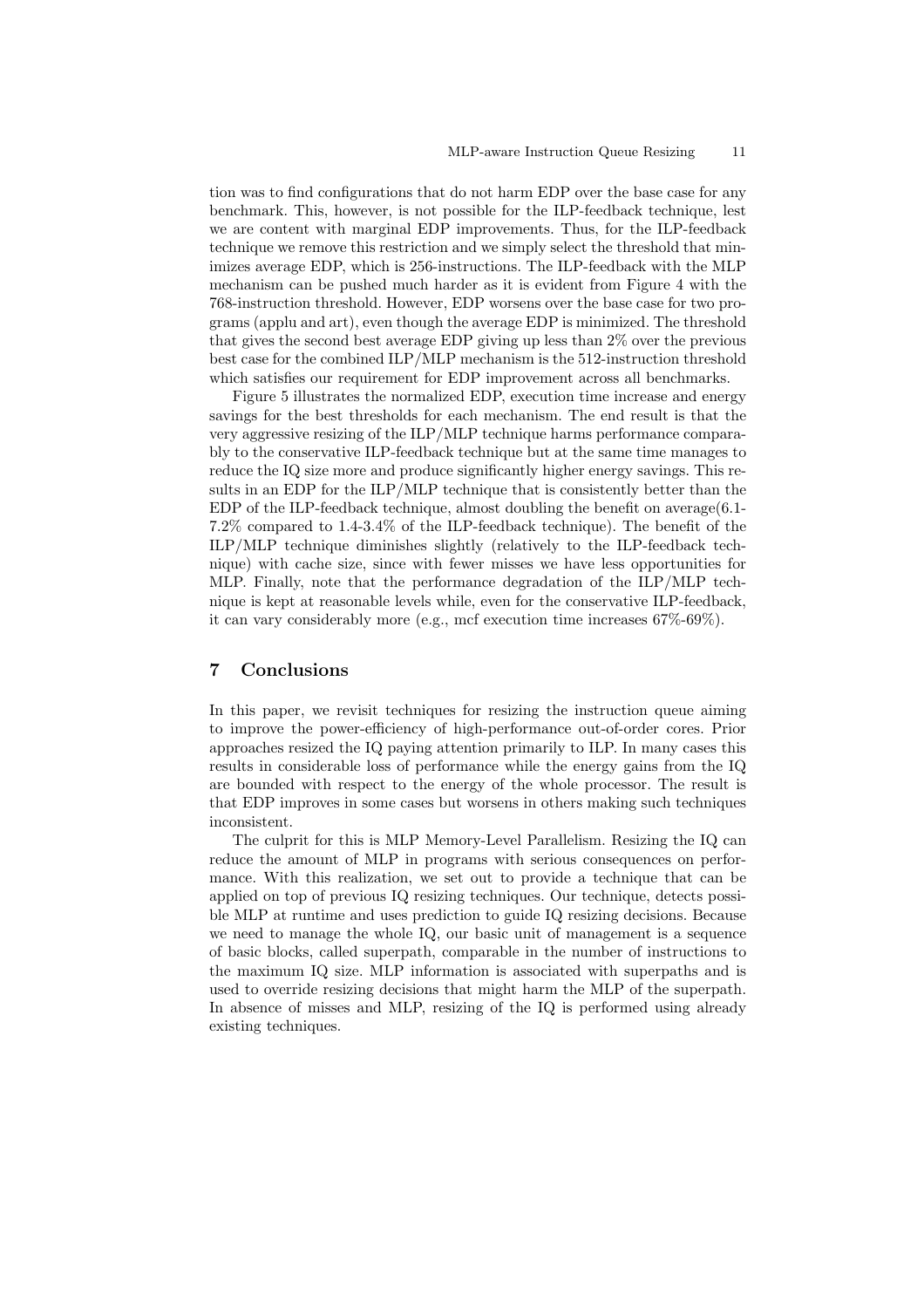Our results show that we can manage the IQ, considerably better than in prior approaches yielding consistently better EDP over the base case. At the same time, we can push the resizing of the IQ much more aggressively (to achieve better energy savings) knowing that our safety-net mechanism protects the MLP of the program and will not inordinately harm performance.



Fig. 5. Normalized Energy-Delay Product (a), Execution Time Increase (b) and Energy Savings (c) for best configurations: ILP-Feedback (256 threshold) and ILP-Feedback with MLP (512 threshold)

Acknowledgments. The heading should be treated as a subsubsection heading and should not be assigned a number.

## References

- 1. Smith, T.F., Waterman, M.S.: Identification of Common Molecular Subsequences. J. Mol. Biol. 147, 195–197 (1981)
- 2. May, P., Ehrlich, H.C., Steinke, T.: ZIB Structure Prediction Pipeline: Composing a Complex Biological Workflow through Web Services. In: Nagel, W.E., Walter, W.V., Lehner, W. (eds.) Euro-Par 2006. LNCS, vol. 4128, pp. 1148–1158. Springer, Heidelberg (2006)